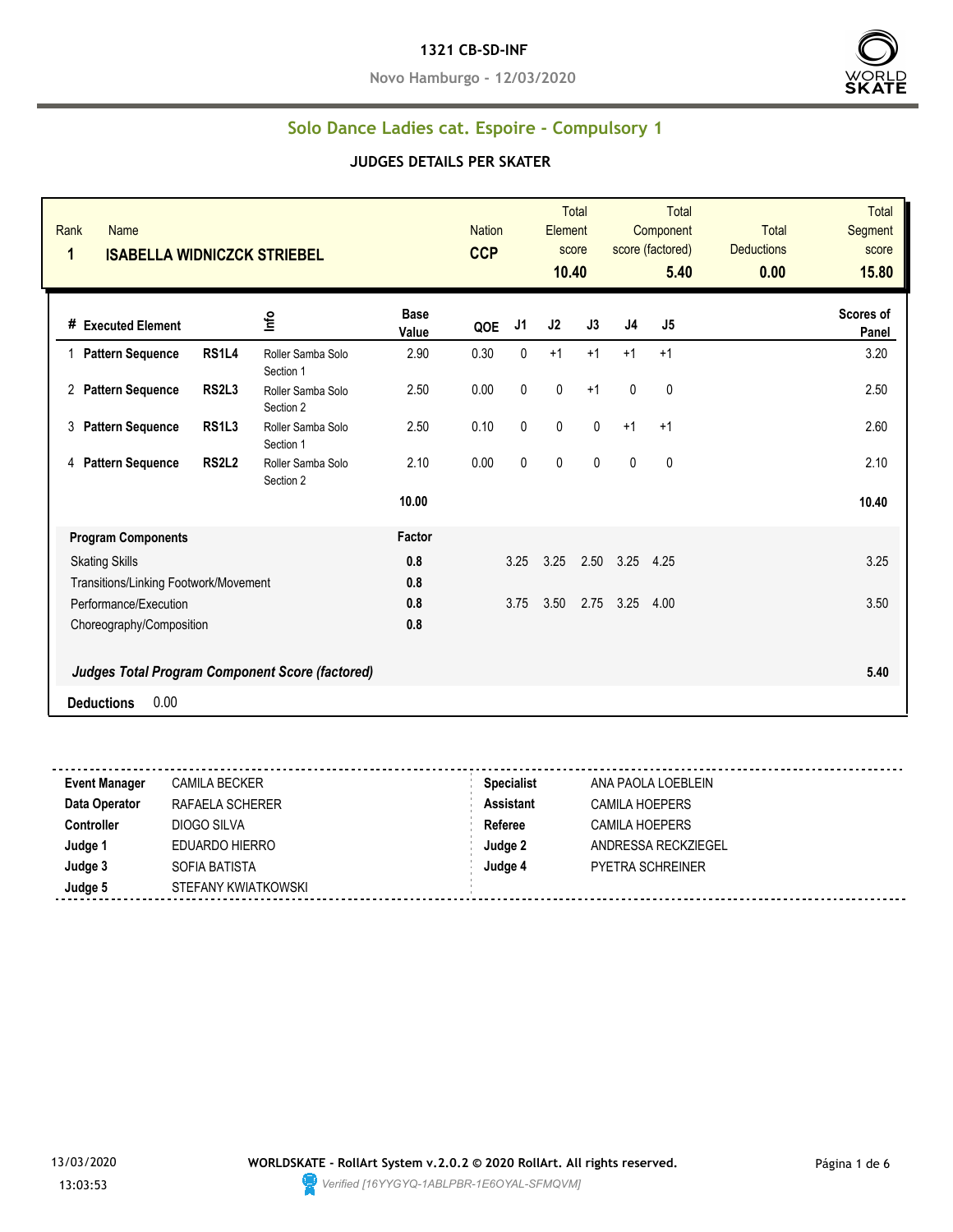| Rank<br><b>Name</b>                               |              |                                                        |                      | <b>Nation</b><br><b>PAP</b> |           | Element        | <b>Total</b><br>score |                | <b>Total</b><br>Component<br>score (factored) | <b>Total</b><br><b>Deductions</b> | <b>Total</b><br><b>Segment</b><br>score |
|---------------------------------------------------|--------------|--------------------------------------------------------|----------------------|-----------------------------|-----------|----------------|-----------------------|----------------|-----------------------------------------------|-----------------------------------|-----------------------------------------|
| $\overline{2}$<br><b>MELISSA ALVES PASSARELLI</b> |              |                                                        |                      |                             |           |                | 7.57                  |                | 5.20                                          | 0.00                              | 12.77                                   |
| # Executed Element                                |              | ۵۳                                                     | <b>Base</b><br>Value | QOE                         | J1        | J <sub>2</sub> | J3                    | J <sub>4</sub> | J <sub>5</sub>                                |                                   | <b>Scores of</b><br>Panel               |
| 1 Pattern Sequence                                | <b>RS1L2</b> | Roller Samba Solo<br>Section 1                         | 2.10                 | 0.10                        | 0         | $-1$           | $+1$                  | 0              | $+1$                                          |                                   | 2.20                                    |
| 2 Pattern Sequence                                | <b>RS2L1</b> | Roller Samba Solo<br>Section 2                         | 1.80                 | 0.07                        | $\pmb{0}$ | $\pmb{0}$      | $+1$                  | $-1$           | $+1$                                          |                                   | 1.87                                    |
| 3<br><b>Pattern Sequence</b>                      | RS1LB        | Roller Samba Solo<br>Section 1                         | 1.50                 | 0.13                        | $+1$      | $\mathbf{0}$   | $+1$                  | $-1$           | $+1$                                          |                                   | 1.63                                    |
| <b>Pattern Sequence</b><br>4                      | <b>RS2L1</b> | Roller Samba Solo<br>Section 2                         | 1.80                 | 0.07                        | $+1$      | $\mathbf 0$    | $+1$                  | $\mathbf{0}$   | $\mathbf{0}$                                  |                                   | 1.87                                    |
|                                                   |              |                                                        | 7.20                 |                             |           |                |                       |                |                                               |                                   | 7.57                                    |
| <b>Program Components</b>                         |              |                                                        | Factor               |                             |           |                |                       |                |                                               |                                   |                                         |
| <b>Skating Skills</b>                             |              |                                                        | 0.8                  |                             | 3.50      | 2.75           | 3.00                  | 3.00           | 4.50                                          |                                   | 3.17                                    |
| Transitions/Linking Footwork/Movement             |              |                                                        | 0.8                  |                             |           |                |                       |                |                                               |                                   |                                         |
| Performance/Execution                             |              |                                                        | 0.8                  |                             | 3.75      | 3.00           | 3.25                  | 2.75           | 4.00                                          |                                   | 3.33                                    |
| Choreography/Composition                          |              |                                                        | 0.8                  |                             |           |                |                       |                |                                               |                                   |                                         |
|                                                   |              | <b>Judges Total Program Component Score (factored)</b> |                      |                             |           |                |                       |                |                                               |                                   | 5.20                                    |
| 0.00<br><b>Deductions</b>                         |              |                                                        |                      |                             |           |                |                       |                |                                               |                                   |                                         |
|                                                   |              |                                                        |                      |                             |           |                |                       |                |                                               |                                   |                                         |

| <b>Event Manager</b> | <b>CAMILA BECKER</b> | <b>Specialist</b> | ANA PAOLA LOEBLEIN      |
|----------------------|----------------------|-------------------|-------------------------|
| Data Operator        | RAFAELA SCHERER      | Assistant         | <b>CAMILA HOEPERS</b>   |
| <b>Controller</b>    | DIOGO SILVA          | Referee           | CAMILA HOEPERS          |
| Judge 1              | EDUARDO HIERRO       | Judge 2           | ANDRESSA RECKZIEGEL     |
| Judge 3              | SOFIA BATISTA        | Judge 4           | <b>PYETRA SCHREINER</b> |
| Judge 5              | STEFANY KWIATKOWSKI  |                   |                         |
|                      |                      |                   |                         |

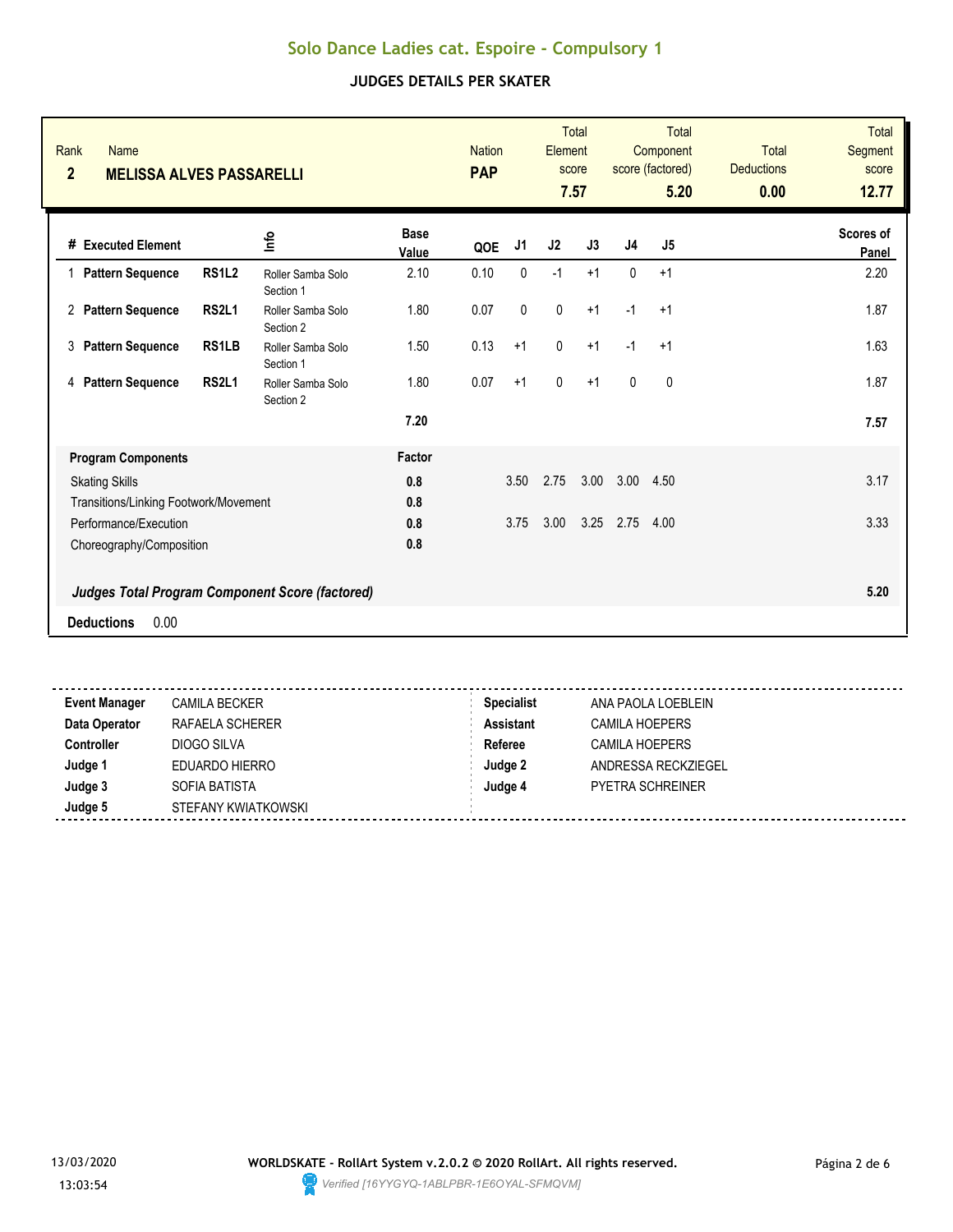| Rank<br><b>Name</b><br>3<br><b>LAVINIA SCHNEIDER</b> |              |                                                        |                      | <b>Nation</b><br><b>CPS</b> |                | Element        | <b>Total</b><br>score<br>7.50 |                | <b>Total</b><br>Component<br>score (factored)<br>4.06 | <b>Total</b><br><b>Deductions</b><br>0.00 | <b>Total</b><br>Segment<br>score<br>11.56 |
|------------------------------------------------------|--------------|--------------------------------------------------------|----------------------|-----------------------------|----------------|----------------|-------------------------------|----------------|-------------------------------------------------------|-------------------------------------------|-------------------------------------------|
| # Executed Element                                   |              | 울                                                      | <b>Base</b><br>Value | QOE                         | J <sub>1</sub> | J <sub>2</sub> | J3                            | J <sub>4</sub> | J <sub>5</sub>                                        |                                           | <b>Scores of</b><br>Panel                 |
| <b>Pattern Sequence</b><br>1                         | <b>RS1L2</b> | Roller Samba Solo<br>Section 1                         | 2.10                 | 0.00                        | $-1$           | 0              | $+1$                          | $\mathbf{0}$   | 0                                                     |                                           | 2.10                                      |
| 2 Pattern Sequence                                   | <b>RS2L1</b> | Roller Samba Solo<br>Section 2                         | 1.80                 | $-0.07$                     | $-1$           | $\pmb{0}$      | $\pmb{0}$                     | $-1$           | 0                                                     |                                           | 1.73                                      |
| <b>Pattern Sequence</b><br>3                         | <b>RS1L2</b> | Roller Samba Solo<br>Section 1                         | 2.10                 | $-0.10$                     | $-1$           | $-1$           | $\mathbf{0}$                  | $\mathbf{0}$   | 0                                                     |                                           | 2.00                                      |
| 4 Pattern Sequence                                   | <b>RS2L1</b> | Roller Samba Solo<br>Section 2                         | 1.80                 | $-0.13$                     | $-1$           | $-1$           | $+1$                          | $\mathbf{0}$   | $-1$                                                  |                                           | 1.67                                      |
|                                                      |              |                                                        | 7.80                 |                             |                |                |                               |                |                                                       |                                           | 7.50                                      |
| <b>Program Components</b>                            |              |                                                        | Factor               |                             |                |                |                               |                |                                                       |                                           |                                           |
| <b>Skating Skills</b>                                |              |                                                        | 0.8                  |                             | 2.50           | 2.75           | 3.00                          | 2.50           | 2.25                                                  |                                           | 2.58                                      |
| Transitions/Linking Footwork/Movement                |              |                                                        | 0.8                  |                             |                |                |                               |                |                                                       |                                           |                                           |
| Performance/Execution                                |              |                                                        | 0.8                  |                             | 2.50           | 2.50           | 2.75                          | 1.75           | 2.50                                                  |                                           | 2.50                                      |
| Choreography/Composition                             |              |                                                        | 0.8                  |                             |                |                |                               |                |                                                       |                                           |                                           |
|                                                      |              | <b>Judges Total Program Component Score (factored)</b> |                      |                             |                |                |                               |                |                                                       |                                           | 4.06                                      |
| 0.00<br><b>Deductions</b>                            |              |                                                        |                      |                             |                |                |                               |                |                                                       |                                           |                                           |
|                                                      |              |                                                        |                      |                             |                |                |                               |                |                                                       |                                           |                                           |

| <b>Event Manager</b> | <b>CAMILA BECKER</b> | <b>Specialist</b> | ANA PAOLA LOEBLEIN      |
|----------------------|----------------------|-------------------|-------------------------|
| Data Operator        | RAFAELA SCHERER      | <b>Assistant</b>  | <b>CAMILA HOEPERS</b>   |
| <b>Controller</b>    | DIOGO SILVA          | Referee           | CAMILA HOEPERS          |
| Judge 1              | EDUARDO HIERRO       | Judge 2           | ANDRESSA RECKZIEGEL     |
| Judge 3              | SOFIA BATISTA        | Judge 4           | <b>PYETRA SCHREINER</b> |
| Judge 5              | STEFANY KWIATKOWSKI  |                   |                         |
|                      |                      |                   |                         |

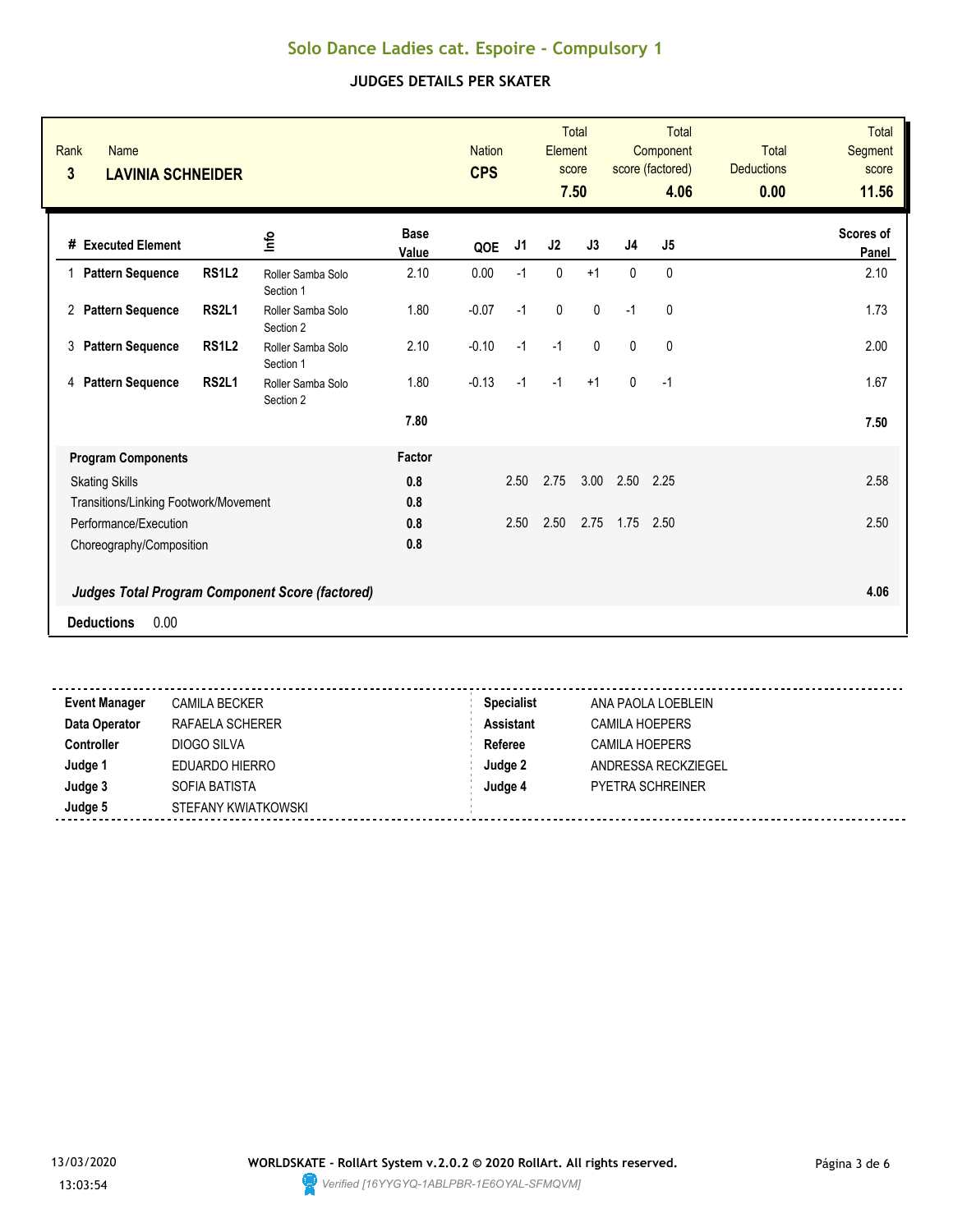| <b>Rank</b><br><b>Name</b><br>$\overline{\mathbf{4}}$<br><b>VALENTINA VITALIS</b> |              |                                                        |                      | <b>Nation</b><br><b>CPS</b> |      | Element     | <b>Total</b><br>score<br>5.27 |              | <b>Total</b><br>Component<br>score (factored)<br>3.40 | <b>Total</b><br><b>Deductions</b><br>0.00 | <b>Total</b><br>Segment<br>score<br>8.67 |
|-----------------------------------------------------------------------------------|--------------|--------------------------------------------------------|----------------------|-----------------------------|------|-------------|-------------------------------|--------------|-------------------------------------------------------|-------------------------------------------|------------------------------------------|
| # Executed Element                                                                |              | ۴ů                                                     | <b>Base</b><br>Value | QOE                         | J1   | J2          | J3                            | J4           | J5                                                    |                                           | <b>Scores of</b><br>Panel                |
| 1 Pattern Sequence                                                                | <b>RS1LB</b> | Roller Samba Solo<br>Section 1                         | 1.50                 | $-0.13$                     | $-1$ | $\mathbf 0$ | $\mathbf 0$                   | $-1$         | $-1$                                                  |                                           | 1.37                                     |
| 2 Pattern Sequence                                                                | <b>RS2LB</b> | Roller Samba Solo<br>Section 2                         | 1.50                 | $-0.20$                     | $-1$ | $-1$        | $-1$                          | $-1$         | $-1$                                                  |                                           | 1.30                                     |
| <b>Pattern Sequence</b><br>3                                                      | RS1LB        | Roller Samba Solo<br>Section 1                         | 1.50                 | $-0.20$                     | $-1$ | $-1$        | $-1$                          | $-1$         | $-1$                                                  |                                           | 1.30                                     |
| <b>Pattern Sequence</b><br>4                                                      | <b>RS2LB</b> | Roller Samba Solo<br>Section 2                         | 1.50                 | $-0.20$                     | $-1$ | $-1$        | $-1$                          | $\mathbf{0}$ | $-1$                                                  |                                           | 1.30                                     |
|                                                                                   |              |                                                        | 6.00                 |                             |      |             |                               |              |                                                       |                                           | 5.27                                     |
| <b>Program Components</b>                                                         |              |                                                        | Factor               |                             |      |             |                               |              |                                                       |                                           |                                          |
| <b>Skating Skills</b>                                                             |              |                                                        | 0.8                  |                             | 2.00 | 2.00        | 2.00                          | 2.00         | 2.00                                                  |                                           | 2.00                                     |
| Transitions/Linking Footwork/Movement                                             |              |                                                        | 0.8                  |                             |      |             |                               |              |                                                       |                                           |                                          |
| Performance/Execution                                                             |              |                                                        | 0.8                  |                             | 2.25 | 2.25        | 2.25                          | 2.25         | 2.25                                                  |                                           | 2.25                                     |
| Choreography/Composition                                                          |              |                                                        | 0.8                  |                             |      |             |                               |              |                                                       |                                           |                                          |
|                                                                                   |              | <b>Judges Total Program Component Score (factored)</b> |                      |                             |      |             |                               |              |                                                       |                                           | 3.40                                     |
| 0.00<br><b>Deductions</b>                                                         |              |                                                        |                      |                             |      |             |                               |              |                                                       |                                           |                                          |
|                                                                                   |              |                                                        |                      |                             |      |             |                               |              |                                                       |                                           |                                          |

| <b>Event Manager</b> | <b>CAMILA BECKER</b> | <b>Specialist</b> | ANA PAOLA LOEBLEIN      |  |
|----------------------|----------------------|-------------------|-------------------------|--|
| Data Operator        | RAFAELA SCHERER      | <b>Assistant</b>  | <b>CAMILA HOEPERS</b>   |  |
| <b>Controller</b>    | DIOGO SILVA          | Referee           | CAMILA HOEPERS          |  |
| Judge 1              | EDUARDO HIERRO       | Judge 2           | ANDRESSA RECKZIEGEL     |  |
| Judge 3              | SOFIA BATISTA        | Judge 4           | <b>PYETRA SCHREINER</b> |  |
| Judge 5              | STEFANY KWIATKOWSKI  |                   |                         |  |
|                      |                      |                   |                         |  |

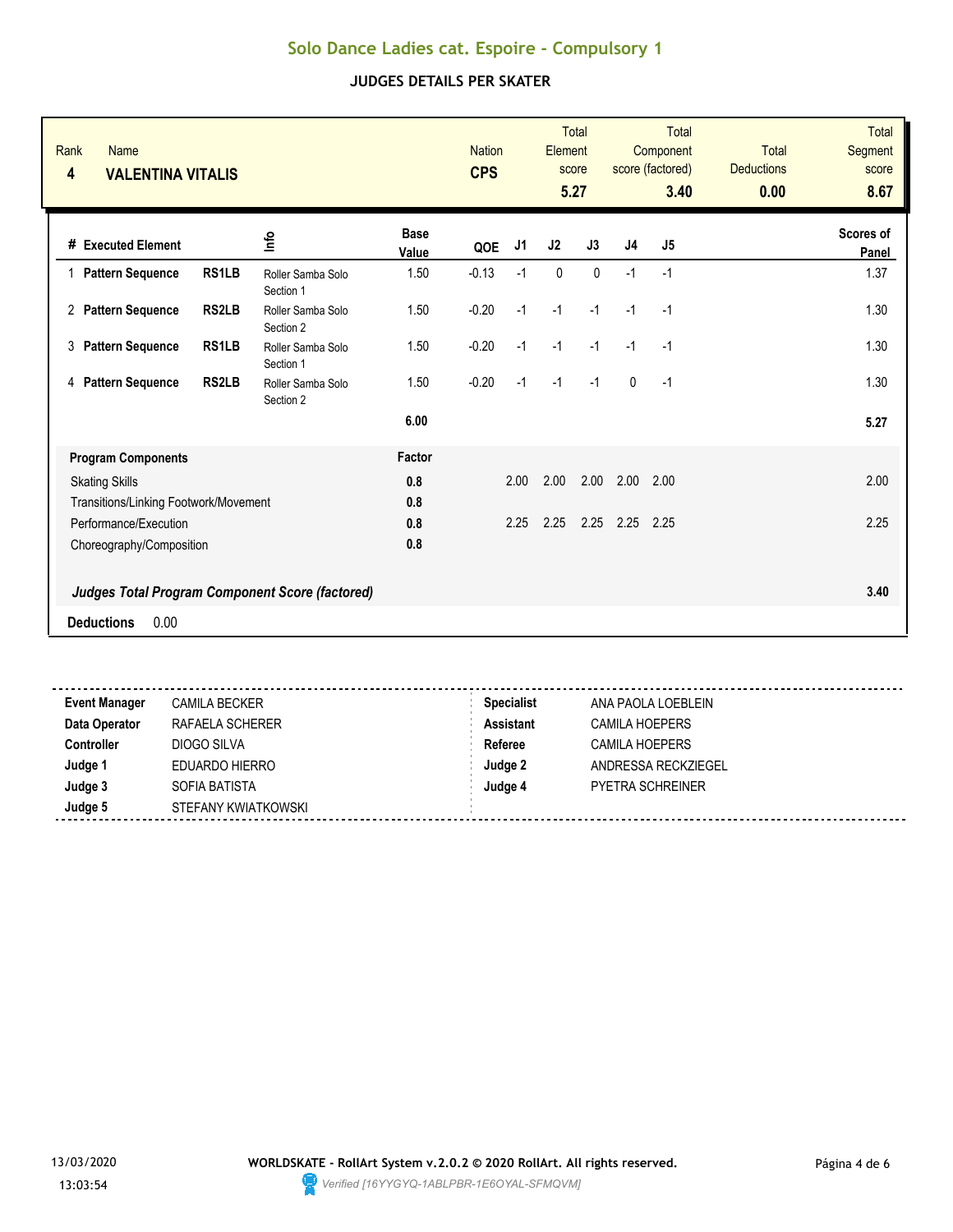| Rank<br><b>Name</b><br>$5\phantom{.0}$<br><b>ANA LUISA SOARES DE OLIVEIRA</b> |              |                                |                      | <b>Nation</b><br><b>AAB</b> |      | Element | <b>Total</b><br>score<br>3.30 |      | Total<br>Component<br>score (factored)<br>2.54 | <b>Total</b><br><b>Deductions</b><br>0.00 | <b>Total</b><br>Segment<br>score<br>5.84 |
|-------------------------------------------------------------------------------|--------------|--------------------------------|----------------------|-----------------------------|------|---------|-------------------------------|------|------------------------------------------------|-------------------------------------------|------------------------------------------|
| # Executed Element                                                            |              | ۴ů                             | <b>Base</b><br>Value | QOE                         | J1   | J2      | J3                            | J4   | J5                                             |                                           | <b>Scores of</b><br>Panel                |
| <b>Pattern Sequence</b><br>1.                                                 | <b>NLPD</b>  | No Level Pattern Dance         | 0.00                 | 0.00                        | $-2$ | $-2$    | $-3$                          | $-2$ | $-2$                                           |                                           | 0.00                                     |
| 2 Pattern Sequence                                                            | <b>RS2LB</b> | Roller Samba Solo<br>Section 2 | 1.50                 | $-0.40$                     | $-2$ | $-1$    | $-2$                          | $-2$ | $-2$                                           |                                           | 1.10                                     |
| 3<br><b>Pattern Sequence</b>                                                  | RS1LB        | Roller Samba Solo<br>Section 1 | 1.50                 | $-0.40$                     | $-2$ | $-2$    | $-2$                          | $-2$ | $-2$                                           |                                           | 1.10                                     |
| <b>Pattern Sequence</b><br>4                                                  | <b>RS2LB</b> | Roller Samba Solo<br>Section 2 | 1.50                 | $-0.40$                     | $-3$ | $-1$    | $-2$                          | $-2$ | $-2$                                           |                                           | 1.10                                     |
|                                                                               |              |                                | 4.50                 |                             |      |         |                               |      |                                                |                                           | 3.30                                     |
| <b>Program Components</b>                                                     |              |                                | Factor               |                             |      |         |                               |      |                                                |                                           |                                          |
| <b>Skating Skills</b>                                                         |              |                                | 0.8                  |                             | 2.00 | 1.50    | 1.75                          | 1.50 | 1.75                                           |                                           | 1.67                                     |
| Transitions/Linking Footwork/Movement                                         |              |                                | 0.8                  |                             |      |         |                               |      |                                                |                                           |                                          |
| Performance/Execution                                                         |              |                                | 0.8                  |                             | 1.75 | 1.50    | 1.25                          | 1.25 | 1.75                                           |                                           | 1.50                                     |
| Choreography/Composition                                                      |              |                                | 0.8                  |                             |      |         |                               |      |                                                |                                           |                                          |
| <b>Judges Total Program Component Score (factored)</b>                        |              |                                |                      |                             |      |         |                               |      |                                                |                                           | 2.54                                     |
| 0.00<br><b>Deductions</b>                                                     |              |                                |                      |                             |      |         |                               |      |                                                |                                           |                                          |
|                                                                               |              |                                |                      |                             |      |         |                               |      |                                                |                                           |                                          |

| <b>Event Manager</b> | <b>CAMILA BECKER</b> | <b>Specialist</b> | ANA PAOLA LOEBLEIN      |
|----------------------|----------------------|-------------------|-------------------------|
| Data Operator        | RAFAELA SCHERER      | <b>Assistant</b>  | <b>CAMILA HOEPERS</b>   |
| <b>Controller</b>    | DIOGO SILVA          | Referee           | CAMILA HOEPERS          |
| Judge 1              | EDUARDO HIERRO       | Judge 2           | ANDRESSA RECKZIEGEL     |
| Judge 3              | SOFIA BATISTA        | Judge 4           | <b>PYETRA SCHREINER</b> |
| Judge 5              | STEFANY KWIATKOWSKI  |                   |                         |
|                      |                      |                   |                         |